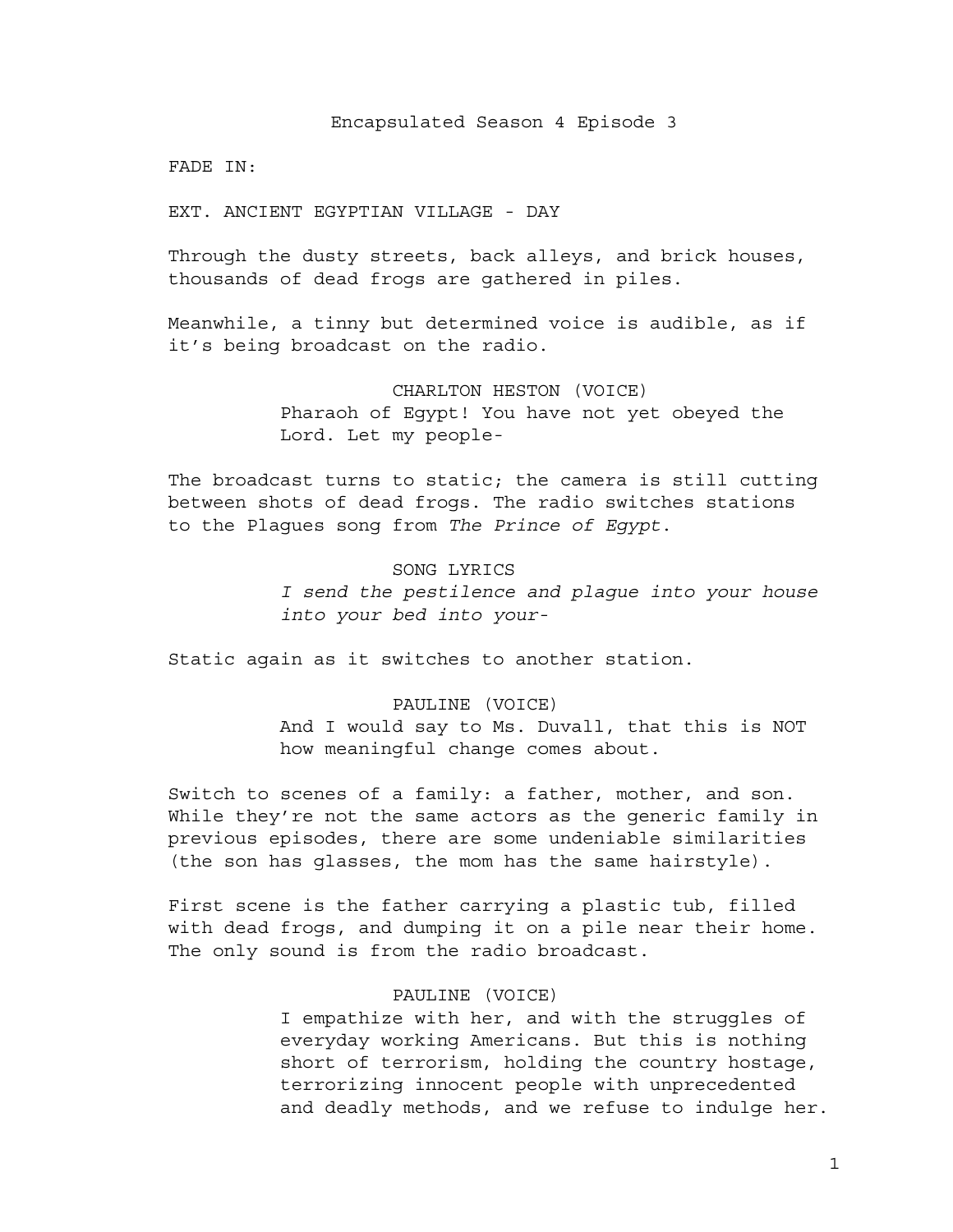Next scene is the son, who kept one of the frogs as a pet in a glass terrarium. The frog has died, and the son is distraught as he shows the mother.

### LYNN (VOICE)

And I would say to you, Pauline, how callous and hardened is your heart, that after seeing what harm and chaos YOU allowed to happen, you still refuse to accept ANY responsibility!

Switch back to the father, pouring lighter fluid onto the pile of frogs, tossing a match, and watching despondently while it burns.

## PAULINE (VOICE)

With all respect, Lynn, YOU caused this, and I certainly played no part in it. I didn't ALLOW any of these… EVENTS… to happen. And I certainly don't condone them. They're tragic, but I'm not the guilty party here.

Switch back to the mother and son, digging a little grave in their small back lot, and burying the pet frog. The son is crying, and the mom embraces him.

### LYNN (VOICE)

First of all - you can call them PLAGUES, that's what they are. Plagues. Judgments. Punishments. LESSONS. That you are not LEARNING. They are not the problem, they are the REACTION to the deep, long-standing problems that make them NECESSARY.

Switch back to the father, trudging back home. He passes one neighbor who's sitting outside and smoking a cigarette. They wave politely to each other. He passes another house where the family is boarding up their windows, but when the father waves to them, they ignore him.

## PAULINE (VOICE)

But this isn't, see, Lynn, this isn't how it works anymore. We don't threaten, and we don't play power games. We don't throw tantrums when we don't get our way. If you want to have a civilized discussion, you know where to find me.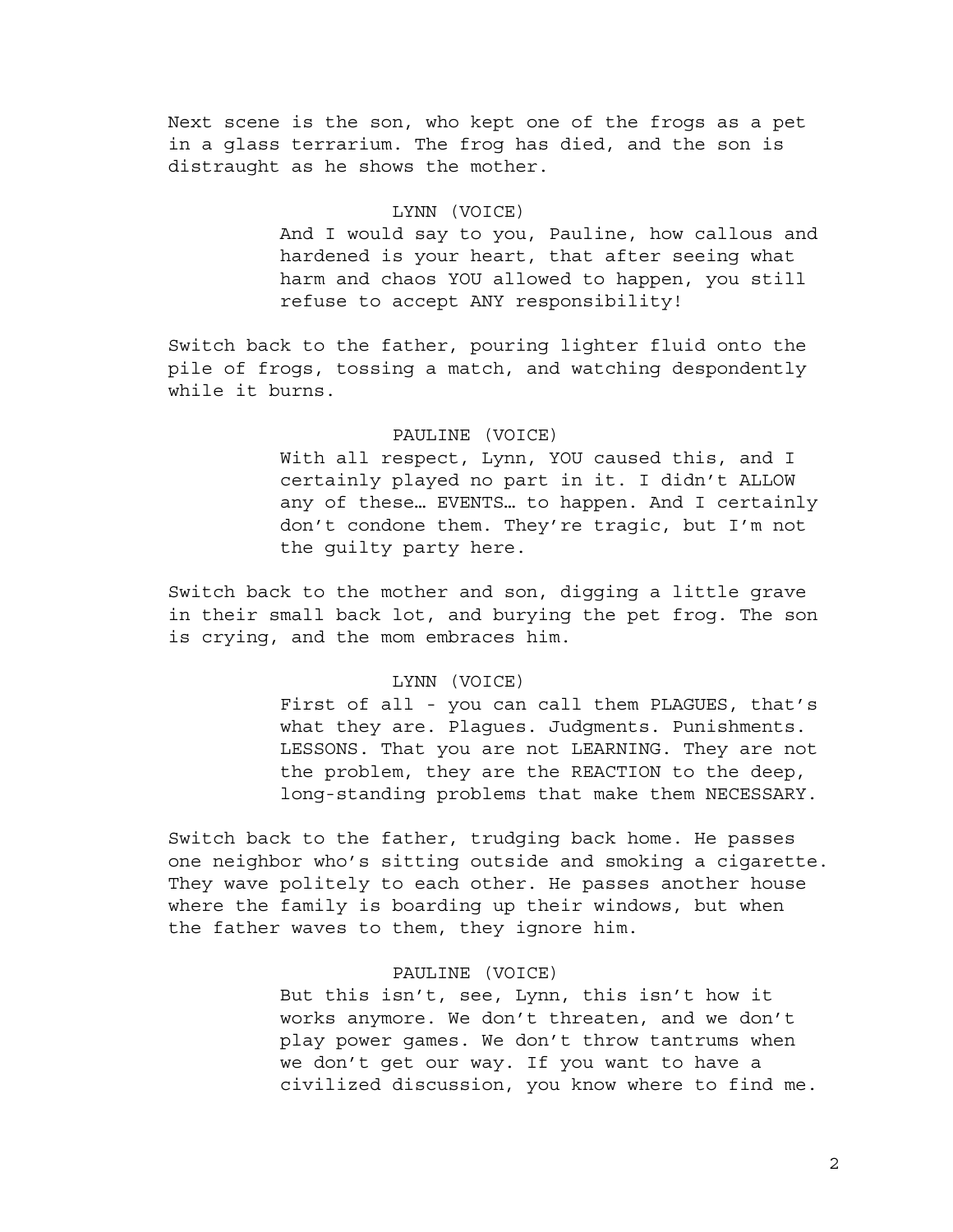The father returns to the house, turns off the radio that's setting on their windowsill, and goes to the backyard.

Everything is silent. The three of them stand together, comforting the son as he shovels dirt onto the grave.

For a moment, everything is peaceful. A somber melody, Gnossienne No. 1 by Satie, starts playing. After a bit, the mother and father return into the house.

The son stays in the backyard. He sits on the dirt and sifts through it, tossing bits of it onto the grave, then makes a little headstone with leaves and rocks.

Suddenly though, the dirt starts moving, like it's alive. The boy picks up a handful, holds it up close, and sees that it's no longer dirt, but hundreds of tiny lice.

Meanwhile, in the house, the mother and father are arguing (their dialogue is inaudible). At one point, the father stops and scratches his leg - then recoils once he sees that a swarm of lice are crawling up it.

They immediately panic. The lice are starting to crawl up the mother's legs too, and the entire floor of their house is like a layer of bugs.

Back outside, the son seems delighted with all the bugs, but the mother rushes out anxiously, grabs his hand, and hurries through the house and onto the main road.

The three of them run down the dirt path, which is also teeming with bugs. Several of their neighbors are panicked, and a few of them run with the family toward the river.

A few blocks away, they finally reach the riverbank, and everyone plunges into the water for relief. More and more neighbors get the same idea, and soon, hundreds of the Egyptians are cleaning themselves in the river.

While they all try to wash away the bugs, the mother looks across to the other side, and notices that the Israelites are also in the water. She makes eye contact with a woman about her age. They have the same look of helplessness…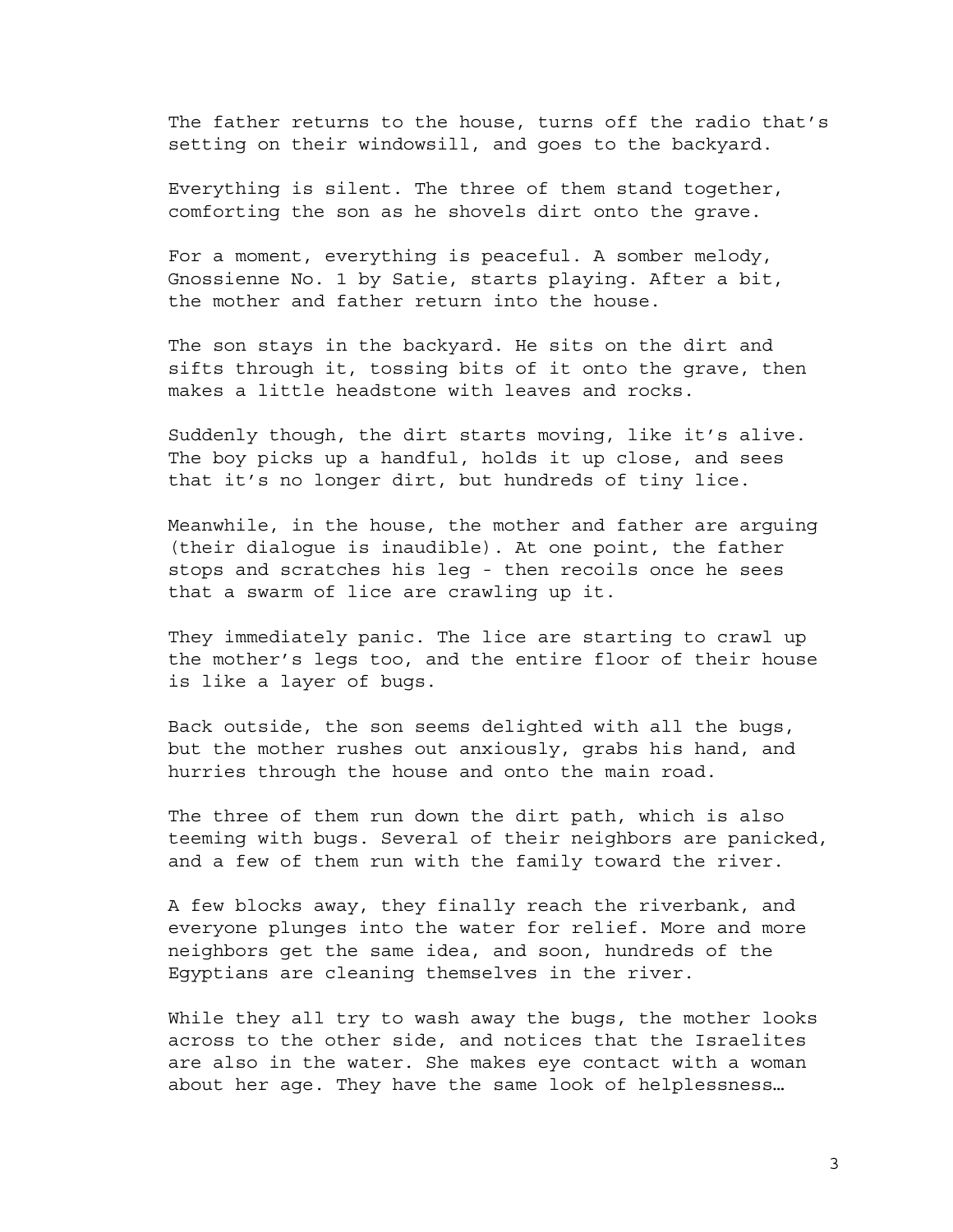INT. COLE'S ART GALLERY, DOWNTOWN L.A. - DAY

The studio is nestled among high-rises and apartments, and it's entirely glass. The windows and ceilings are clear, with a gallery space in the front. Currently, the gallery just has a few miscellaneous paintings and sculptures.

Cole and Murray each have several large bags of groceries, and are carrying them through the gallery, then through a door leading to the actual studio/apartment.

## MURRAY

Wow, you weren't kidding, I thought you meant that you live ABOVE it, or NEXT to it.

#### COLE

Nope. It's everything in one. I like to say that I was working from home before everyone else.

## MURRAY

You mean, 'before it was cool'?

COLE

That too, yeah. But it literally is before everyone else, so it's not wrong.

#### MURRAY

It's just not what normal humans say. Got it. (they laugh) Then again, you are not normal humans.

Cole chuckles while they unload the groceries. His small fridge barely has room for everything, and Murray is struggling to cram it all in.

> COLE You don't- it's okay if it doesn't all fit.

### MURRAY

I was about to say. You might have to throw out some of this, or eat it today. (he stands up) Or, I could take it off your hands…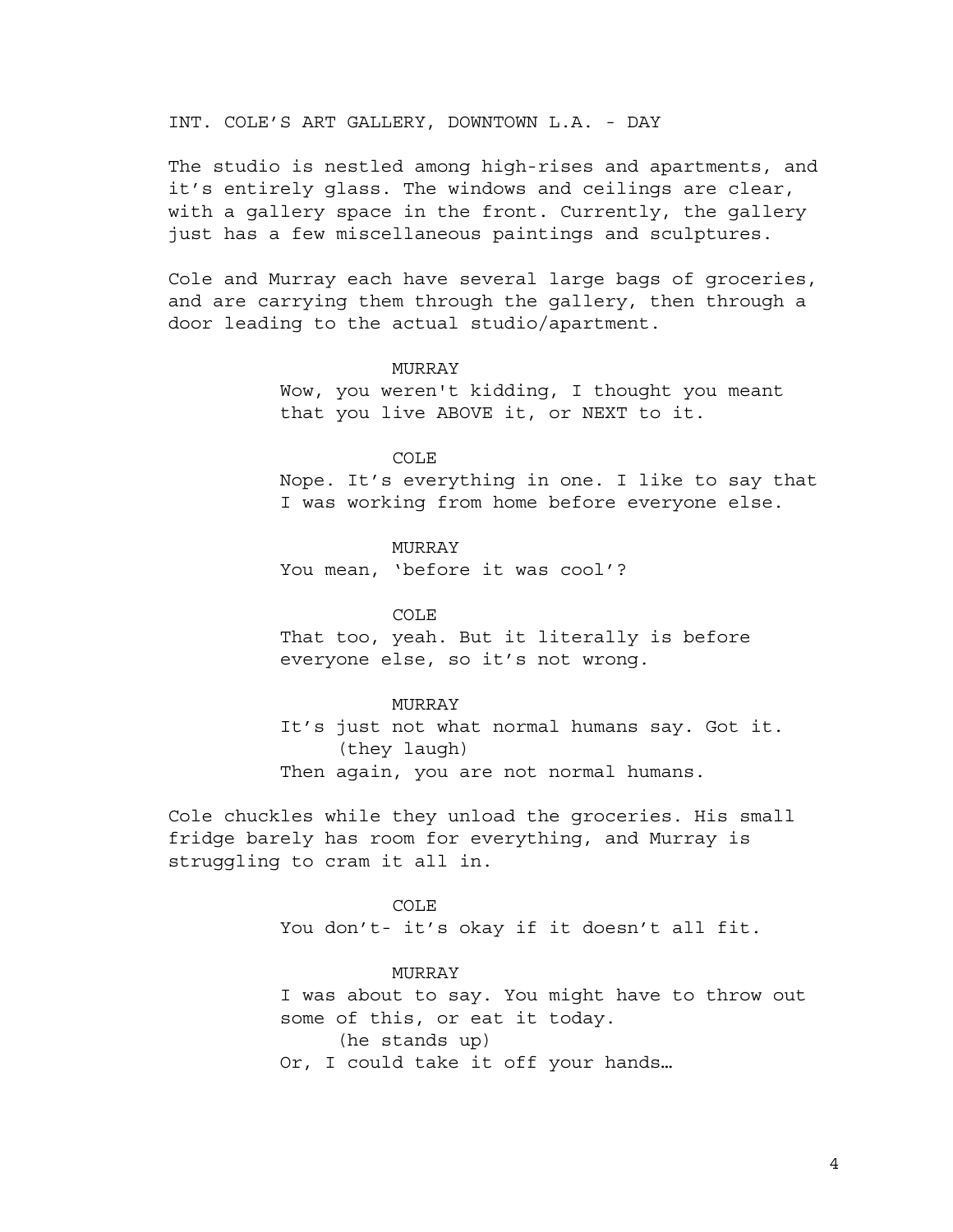## COLE

(chuckles)

What, you don't have enough of your own?

#### MURRAY

Oh yeah…

(they laugh)

But see, I also have a fridge that can HOLD my excess impulse purchases, so…

## COLE

We got pretty close. It's only like, two extra bags of stuff.

## MURRAY

Fair. Really though, nice place. You must throw some crazy shindigs…

## COLE

No, surprisingly, I'm not quite part of the drug-addicted Bohemian crowd.

(they chuckle)

Anyways. I don't want to keep you, especially with all the groceries, and especially because you've been BEYOND generous. Thank you again, sincerely, for everything. Actually… (he walks over to his bookshelf)

How much for the rental? And the motel?

Murray waves it off, while Cole opens up one of his books, which has a hidden compartment filled with cash.

## MURRAY

Don't worry about it, man, happy to do it.

### COLE

I know, and I appreciate it, but I prefer to not have debts hanging over me. How much?

### MURRAY

We'll call it a hundred.

Cole counts out the bills, puts the book back, and returns to Murray, who reluctantly takes the cash.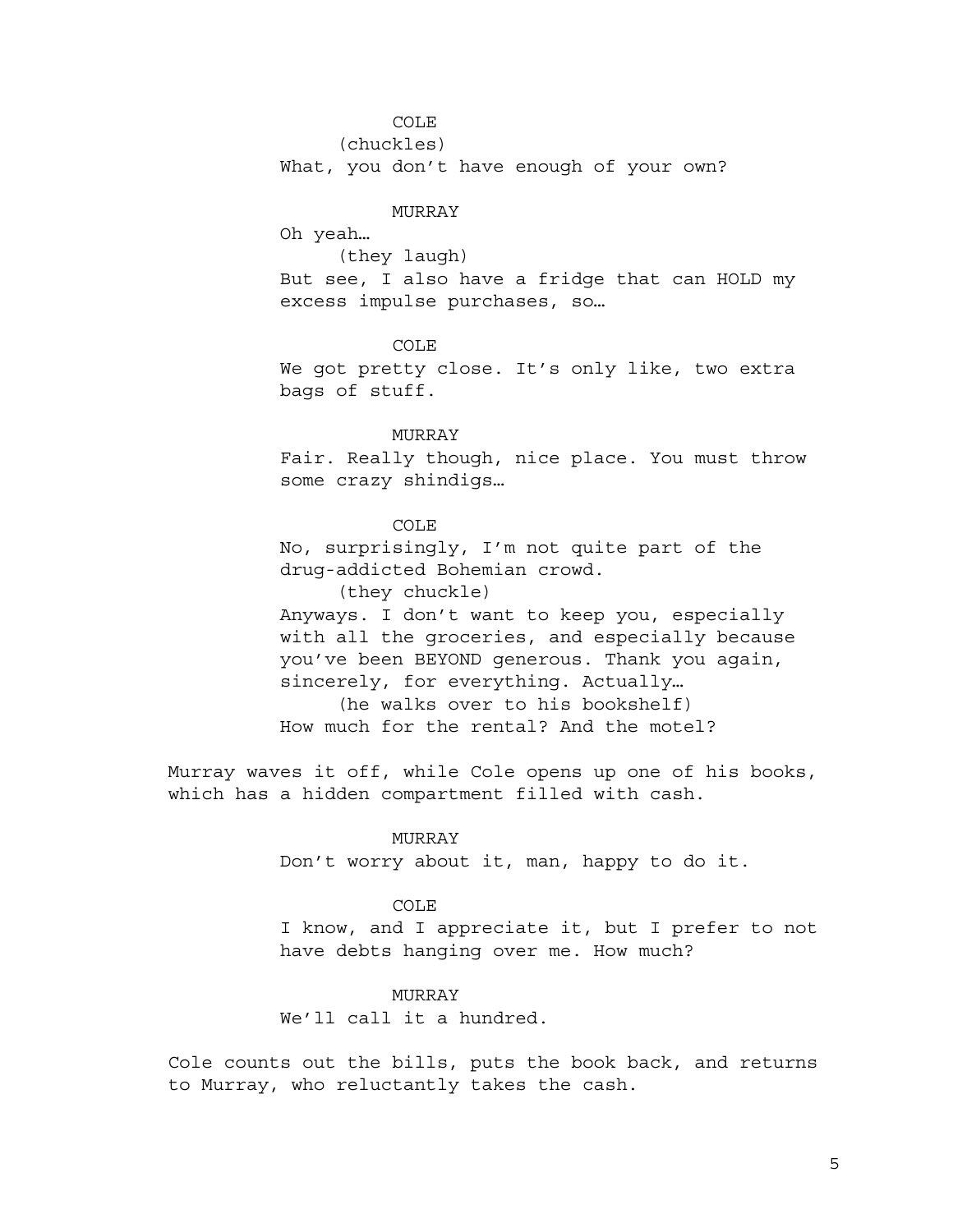COLE

Twenty, forty, sixty, eighty, a hundred.

MURRAY

Hey man, you sure? Really, it was-

### COLE

I feel like a hundred is getting off easy, given everything we went through.

MURRAY Did I say a hundred? I meant one-fifty. (laughs) Kidding, this is perfect.

## COLE

(he starts to go to the bookshelf again) You sure? I've got it…

## MURRAY

No, I said 'kidding'. Plus, my grocery bill is covered for like a MONTH, so I'm good. (Cole returns, they chuckle)

Seriously man, great getting to know you.

#### COLE

Same. Let's keep in touch, Oh, and thank you for the inspiration - the modern Moses thing.

MURRAY Oh yeah! Let me look up his channel quick…

## COLE

Text me. I don't want your groceries to go bad.

### MURRAY

Sounds good, man.

(takes one last look at the studio) Why is it so CLEAN?

#### COLE

Because I'm in between projects. Give it a week.

They laugh, then Cole escorts him out.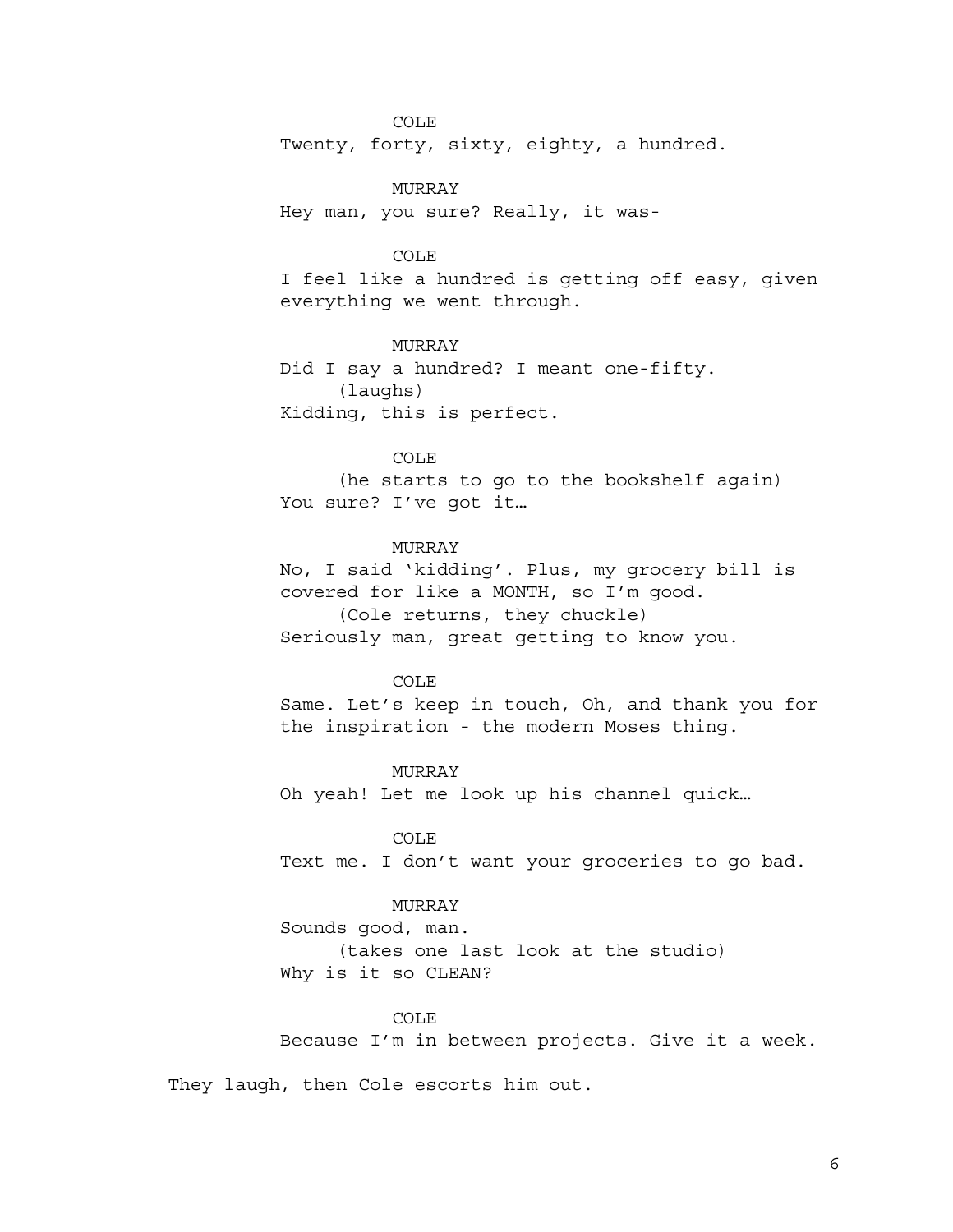EXT. COLE'S ART GALLERY - DAY

The entire back seat of the rental car is packed full with bags of groceries. The guys shake hands, then Murray gets in the car.

## MURRAY

Welp, back to reality. I'm gonna call this one the 'new and improved normal'.

COLE I like it. It'll be good to have some chaos that ISN'T because of Covid. (they chuckle)

You sure you don't want help?

MURRAY

I think I'll survive. (they chuckle again) Later, man.

COLE

Drive safe.

They wave goodbye, then Murray honks twice and drives off.

Cole, relieved to be home, looks around and breathes in the familiar city air. The street is fairly busy, with a steady flow of traffic.

Everything seems normal, except for the end of the block. There's a convenience store which has literally overflown with food and supplies.

Nobody is taking anything, and it's not expanding outward. It's just a motionless hill of boxes, bottles, candy and cigarettes, but it's blocking an entire lane of the road.

COLE

Yikes…

(he chuckles and walks back inside) Only in America…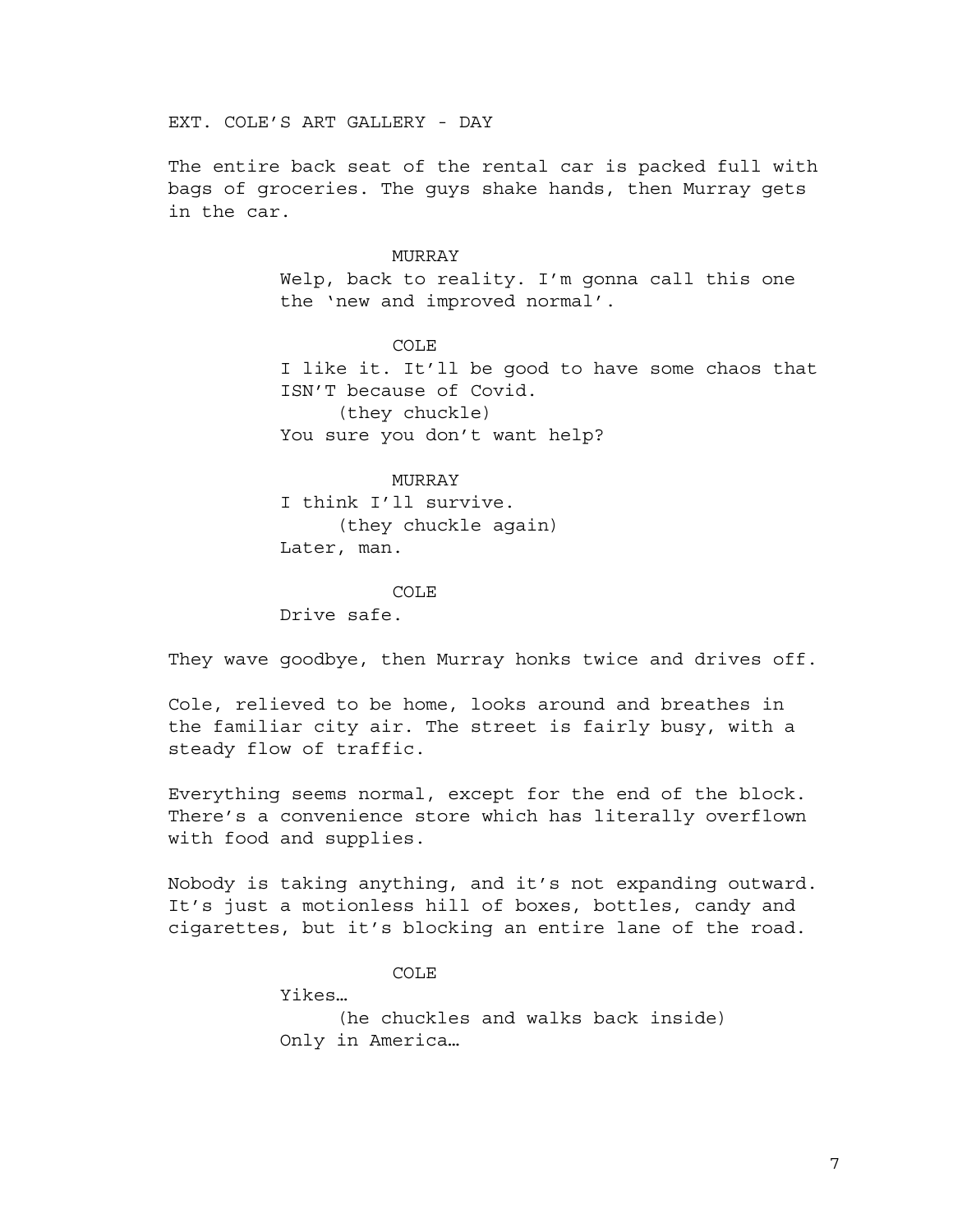INT. COLE'S ART GALLERY - NIGHT

Cole is in the studio/apartment area, laying on the bed, browsing articles on his phone.

-- *What caused the 'day of plenty'? Experts weigh in* -- *Scientists puzzled by mass EDS, still no explanation.* -- *5 reasons to suspect a link between the unprecedented phenomena of the last 72 hours* -- *Mass hallucinations? Or modern plagues? You decide!*

The last headline prompts Cole to search Youtube for the 'modern Moses'. He finds several channels, but one is significantly more popular, and there are several uploads in the last week. It's literally called 'Modern Moses'.

Cole starts watching one of the videos. It features an intense, bearded man in a blue room, yelling and ranting about social problems. Cole skims through the video, only catching snippets of audio.

#### MODERN MOSES (VIDEO)

…Reaches all the way to the top, and God forbid somebody try to ban LOBBYING, because then the politicians would need to LOOK FOR WORK…

…Of signing a petition? If you have to ASK your ELECTED OFFICIALS to act a certain way, doesn't that speak VOLUMES about how out of touch they…

…Voting was REALLY effective, they wouldn't let you DO it in the FIRST PLACE! After all, we're stuck with a two-party…

Cole gets the gist. He scrolls through the recent uploads, and sees that they reference 'Judgments'. He watches one, titled, 'The First Judgment: Give us a Break'.

### MODERN MOSES (VIDEO)

I'm sick and tired of making these videos and NOBODY DOING ANYTHING DIFFERENT! I'm SICK of it! I'm also sick of feeling EXHAUSTED, of being worked to the bone eight, ten, twelve hours, toiling in service of MAMMON! I'm DONE!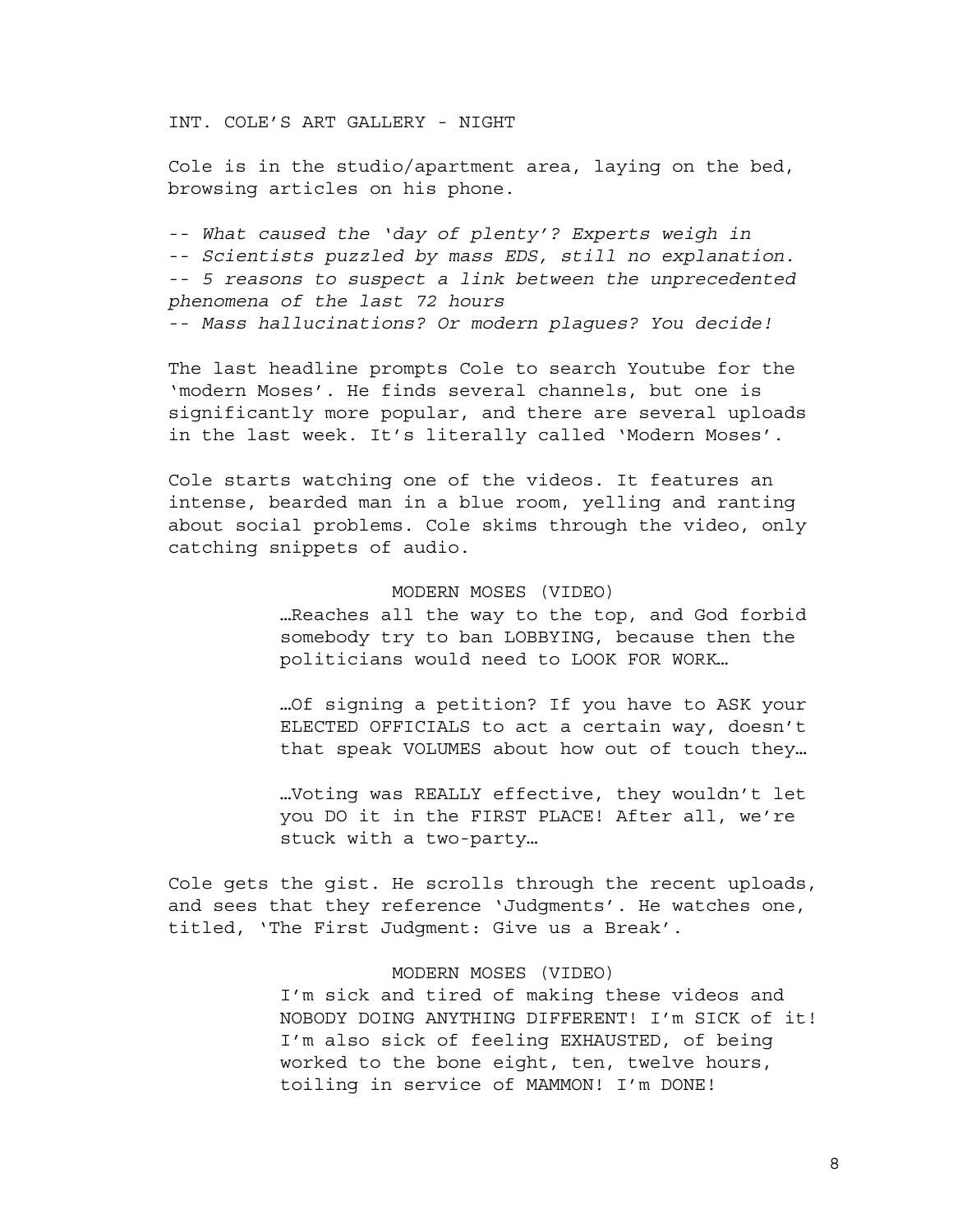Cole sits up, intrigued. He checks the date on the video: it was from Sunday, just before the wave of sleep.

> MODERN MOSES (VIDEO) It's about time we RESET. Time to take a day, just ONE day, and show that the world won't COLLAPSE if we don't do anything. And trust me, it'll be the most effective wake-up call that corporate America has EVER received.

More than protests, petitions, and publicity, THIS will shake people out of their complacency. THIS will shake up the system. THIS will be the start of your freedom. THIS will make waves. THIS will start a fire. And for all who are weary and heavy-laden, THIS will give you REST.

Cole pauses it, then looks at the next video, which was posted Tuesday morning, before the excess of food: 'The Second Judgment: Never Enough'

COLE

No way…

He immediately gets up, starts pacing, and calls Murray. After a few rings, Murray answers.

MURRAY (PHONE)

Sup.

COLE Hey, that Moses guy, I think he-

MURRAY (PHONE) Shoot, man, I forgot to send you the channel, let me find it quick…

COLE No it's okay, I found it.

MURRAY (PHONE) Oh neat. Pretty great stuff, huh?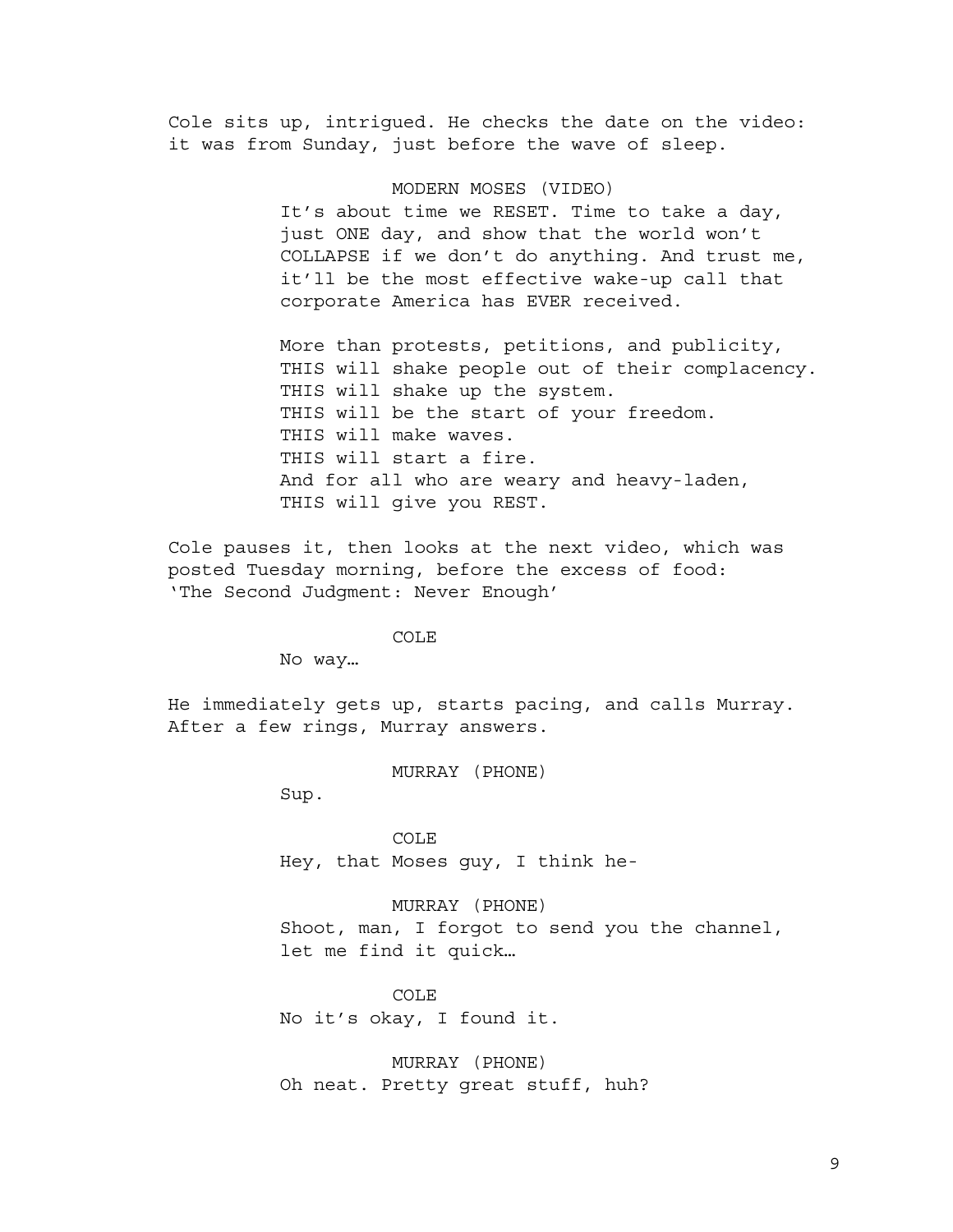### COLE

I think he's causing everything. The, the sleep, and the stores having too much food.

#### MURRAY (PHONE)

Yeah, I'm sure he'll take credit. Hey, I read that there's over, they think there's more than a hundred million pounds of food waste that we're gonna have to throw out? They said it stopped, but geez, they can't give it away fast enough… And we STILL have too much…

#### COLE

Yeah, it's insane. But really, I think it's him. He posted videos BEFORE everyone fell asleep, saying that we need rest. And then the afternoon before the overflow, he posts another one, and he's calling them 'judgments', and he-

MURRAY (PHONE) Wait a sec, let me look it up.

Cole paces, and he can hear Murray typing.

#### MURRAY (PHONE)

Oh damn… That's a, that's too much coincidence for my taste… Can you hack the upload date?

#### COLE

I don't think so… It's him, he's causing it…

MURRAY (PHONE) Yeah, looks like it… Why is nobody covering it?

#### COLE

Because it's the internet? Because he's crazy, because he's anti the system? He has videos criticizing news outlets too.

MURRAY (PHONE) Prophet without honor, man… Okay, well, now what?

COLE Now we need to discuss his newest video.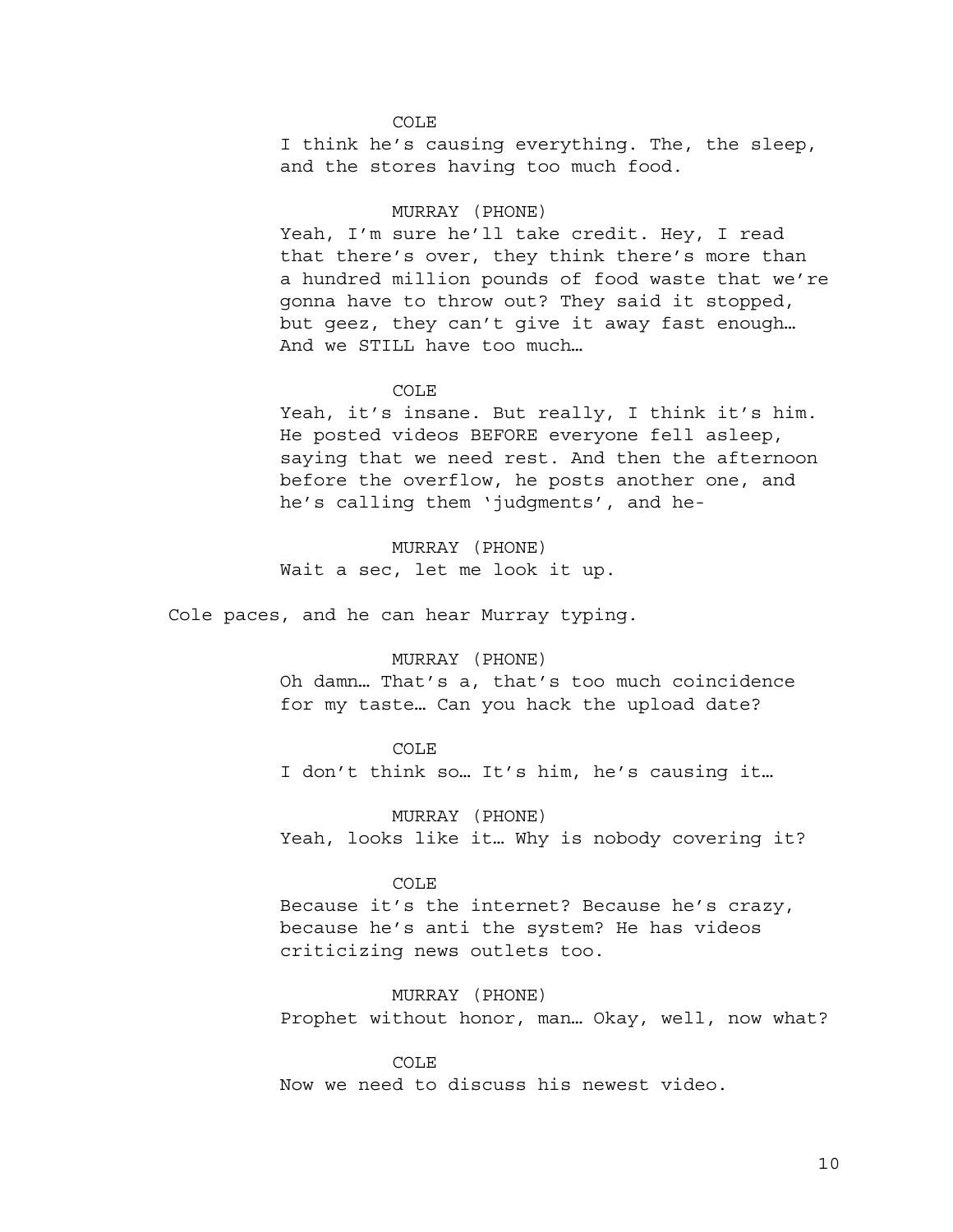Cole looks at his phone. Just an hour ago, the user posted another video: 'The Third Judgment: Drown It Out.'

> MURRAY (PHONE) Shoot, man… What's it about?

> > COLE

I don't know. I wanted to tell you first, I'm- (pauses) Okay, real talk?

MURRAY (PHONE) Go for it.

COLE Is it terrible that I'm actually… Excited…?

MURRAY (PHONE)

As in…?

COLE

As in, I'm getting, it's like a high from this modern apocalypse he's causing, and I'm weirdly looking forward to what's next…

#### MURRAY (PHONE)

Nah man, that's your survival brain. I tell ya, we're too domesticated now, we need this sort of raw primal shit to get our blood pumping.

#### COLE

Yeah, it's such an odd high… I hate to say it, because, I get that there's a human cost, like, I'm not heartless. But I also… I'm with him, I'm ready for things to change. Like with Covid.

MURRAY (PHONE) Preaching to the choir, man. No shame. (he chuckles) Alright. Let's see what the next plague is…

#### COLE

You can play it on your side, I'll listen, just put the phone by your computer.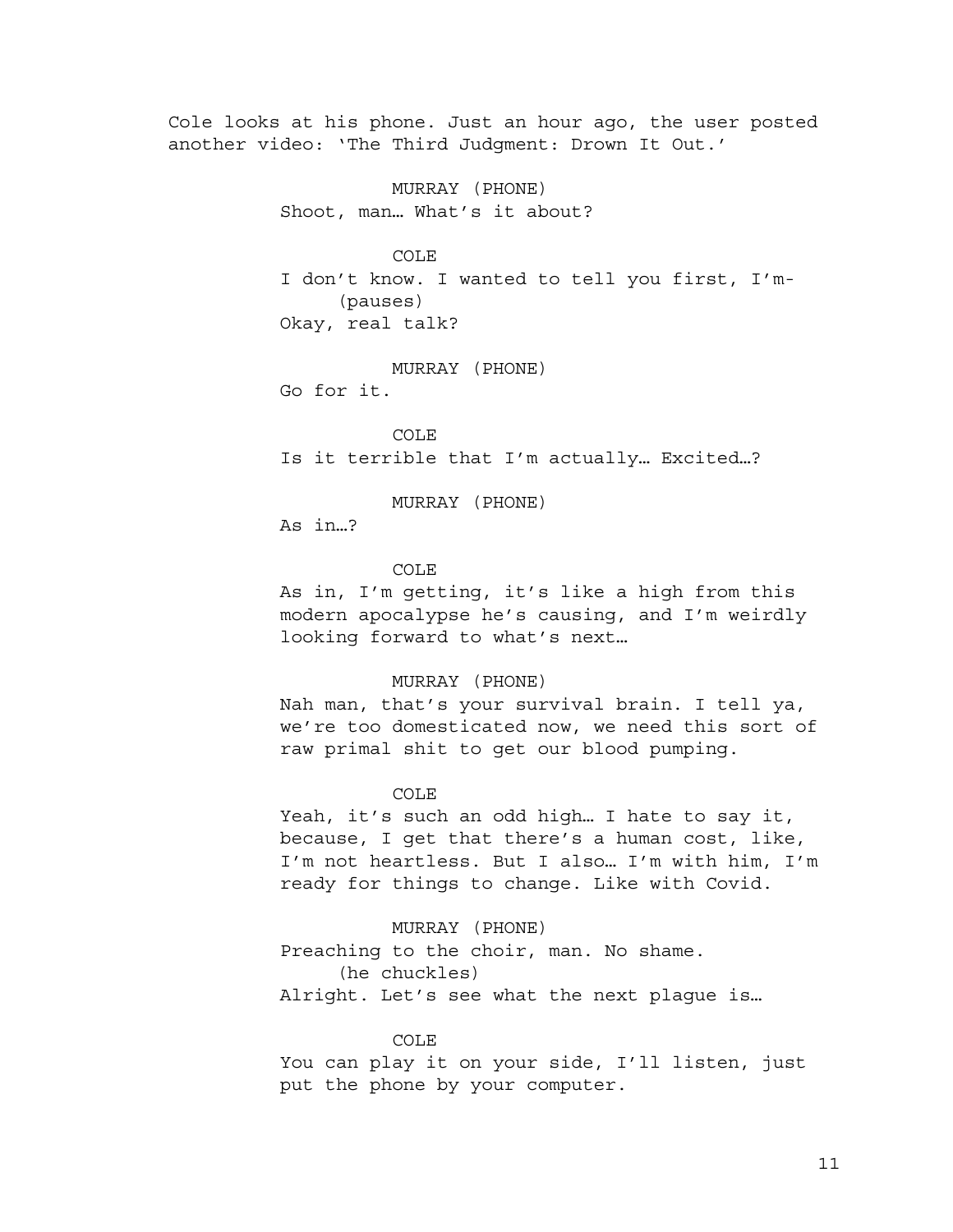MURRAY (PHONE) Got it. Ladies and gentlemen… Welcome to another exciting episode of Apocalypse Theater. (they chuckle) Please enjoy the unfortunate but necessary destruction of modern civilization.

He plays the video. Cole listens intently as he paces.

MODERN MOSES (VIDEO)

If you're watching this, you already know what the mainstream media will never admit, which is, these 'phenomena', these 'anomalies' as they refer to them, are not random. They are judgments to shake the elite from their high places, and they'll continue until we see real change.

Part of the problem is the NOISE. Everything is so god-damned LOUD all the time. It's your boss, your phone, your email, your landlord, the media, the politicians, the advertisers… Everybody wants your attention, even just for a second, so they can sell you something, get your vote, get your approval or your outrage.

And it's OVERWHELMING. It's HARROWING. You feel like you can't breathe, there's so much data you need to consume. But humans thrive in silence. We're not designed to be bombarded 24/7, we just assume that it's normal.

So, I'd like to send a message to those who hijack and monopolize our auditory space. Leave. Us. Alone. SHUT THE FUCK UP!

But of course, they won't, because then you wouldn't buy their products, or donate to their political causes, or absorb their messages.

Let's see how they like it. Let them experience the non-stop noise that we take as a given, and see if that makes a difference.

Spoilers: it won't. But it's worth a shot.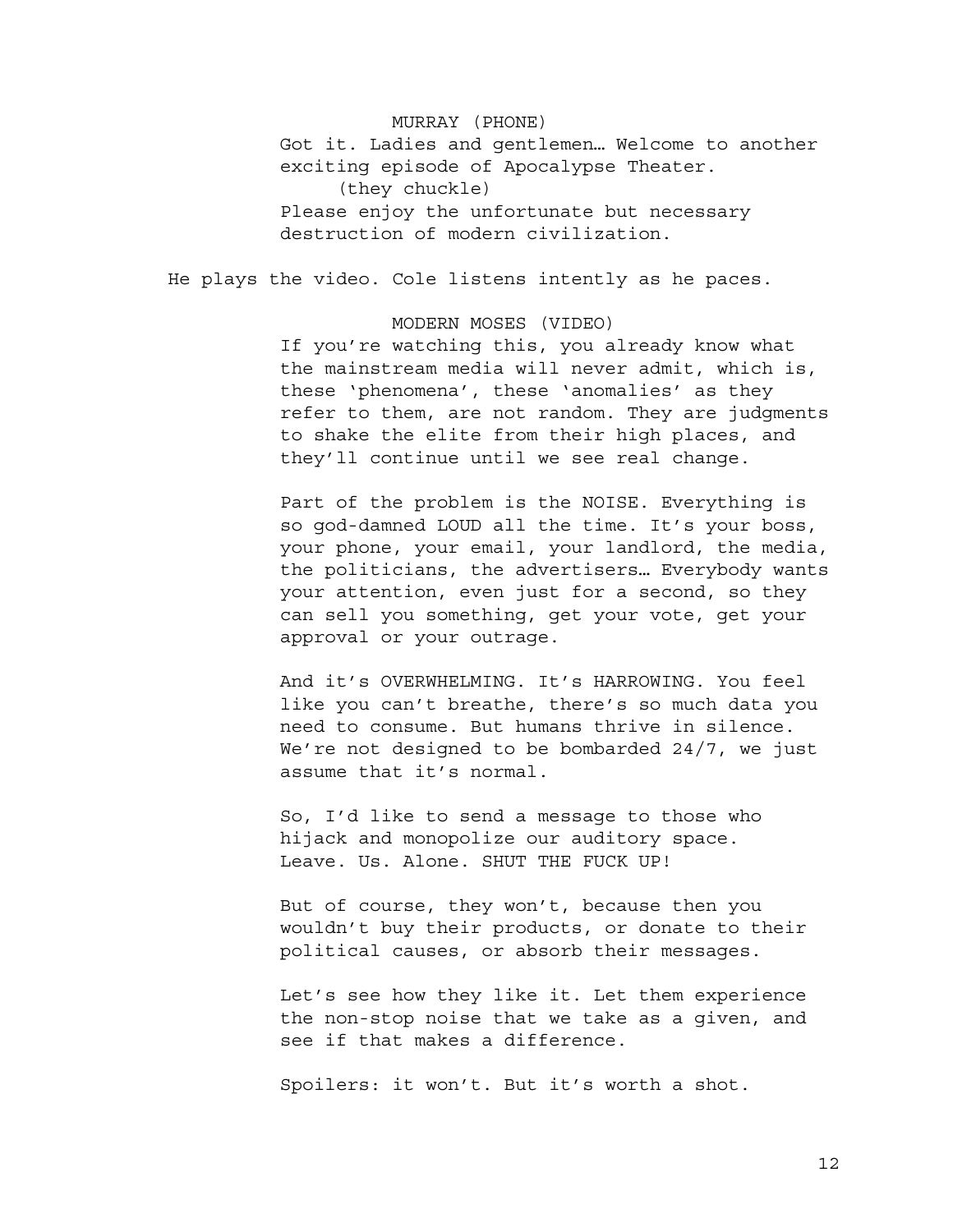The video ends. Cole was getting into it, and he's smiling with anticipation. He almost forgets that Murray is still on the phone.

> MURRAY (PHONE) What a guy… Amen, man, let's bring it on.

> > COLE

Yeah. Dang… That was a rush…

MURRAY (PHONE) So now what? Everything's just gonna be loud??

## COLE

Maybe, or maybe it'll be like- oh, what if it's the tower of Babel, where we can't understand each other, and it's so... mentally, it's just an overload that, where we can't think straight because it's too much to process…

MURRAY (PHONE) Interesting theory… Or MAYBE, it's ironic, and we'll all go deaf for a day. (chuckles)

Well hey man, guess we can touch base again once whatever happens happens.

COLE

Yeah. Hey, thanks again, I feel like- (he laughs with relief) It's like, even though I know that something bad is about to happen, at least we know WHY…

MURRAY (PHONE) Takes some of the edge off for sure.

## COLE

Exactly. So thank you. I guess we'll just wait for the next showing at Apocalypse Theater.

They laugh, then say good night and hang up. Cole still feels exhilarated - he puts on his shoes, grabs his coat, and heads outside.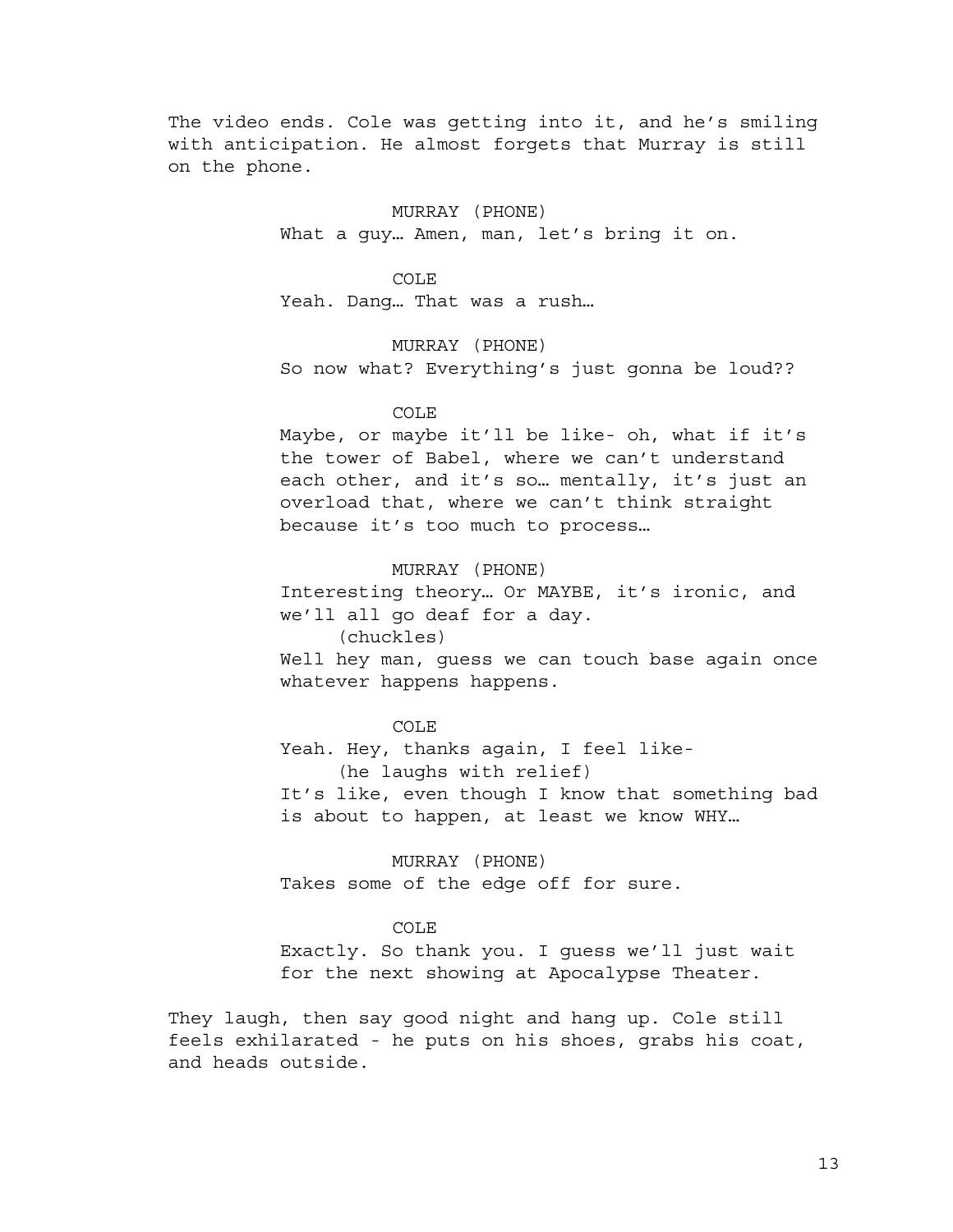EXT. DOWNTOWN AREA - NIGHT

Cole is walking through the city. The convenience store food-pile has shrunk, and they've managed to push it onto the sidewalk and off the street. Several dozen homeless people are rummaging through it.

The sound of the city is calming. Cole notices the sound of his footsteps, then the traffic, then conversations, then his footsteps again. He's intentionally trying to absorb and appreciate the sound-scape around him.

Then he hears a song: Gnossienne No. 1 by Satie, the song from the first scene.

He looks around, puzzled. The sound is crystal clear, and it's as if it's right next to him. Even as he's walking, the melody is following him.

He smiles excitedly, plugs his ears, and smiles more when he realizes that the sound stays the same.

#### COLE

#### Son of a gun…

He looks around at the homeless people and other random pedestrians, and it's obvious that they're hearing it too, with no idea where it's coming from.

This makes Cole even giddier, being in on the secret. His phone buzzes: Murray is calling him. He answers.

## MURRAY (PHONE)

This is fricking unacceptable. What is this hippie crap? Classical music?? Come on…

## COLE

(chuckles) Open your mind, man.

He hangs up, laughs harder, then continues walking and humming along with the music contentedly. He even waves to people as he passes, pretending like nothing's wrong. They're all too distracted to notice.